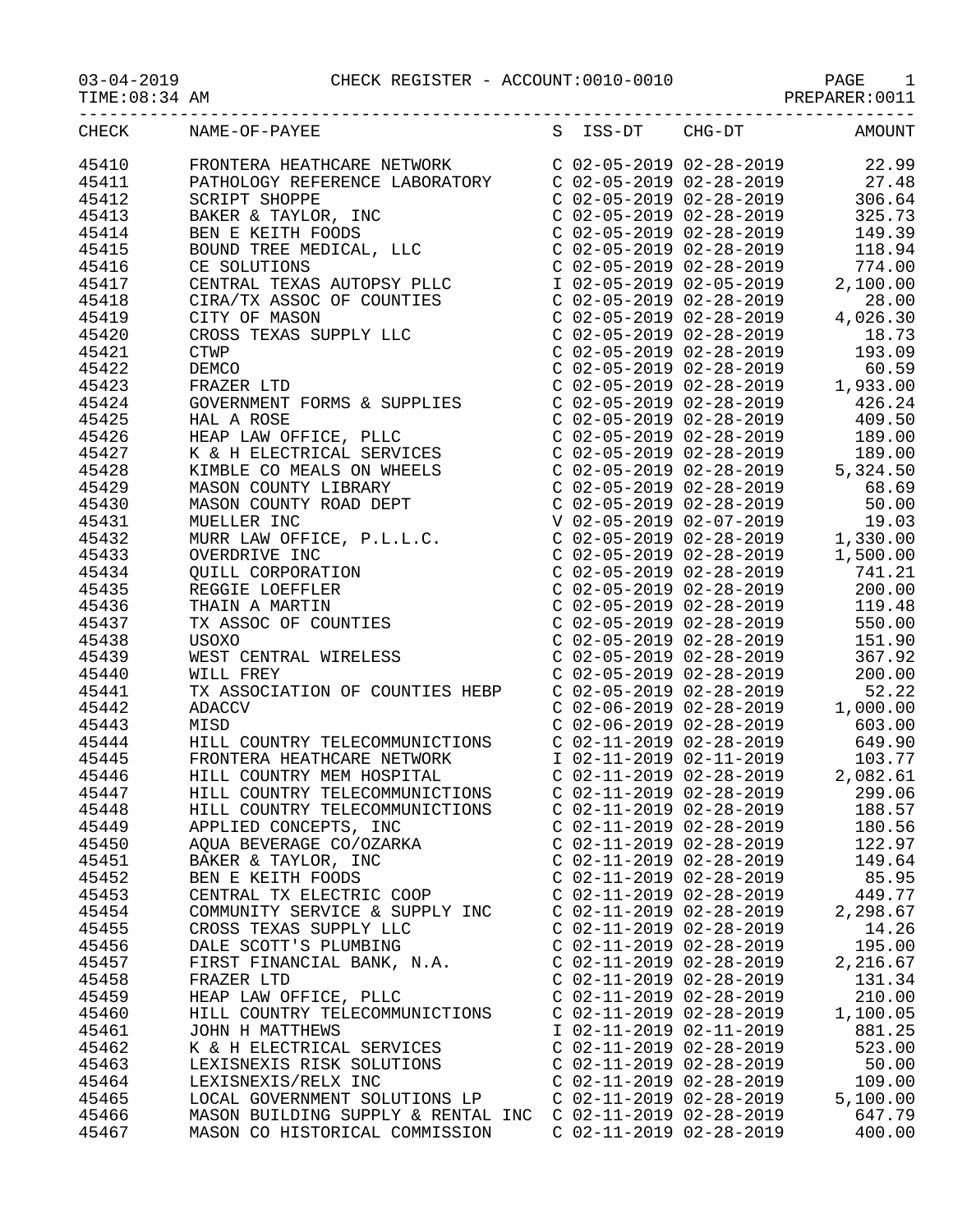03-04-2019 CHECK REGISTER - ACCOUNT:0010-0010 PAGE 2

TIME:08:34 AM PREPARER:0011

| CHECK          | NAME-OF-PAYEE                                      |                           | S ISS-DT CHG-DT AMOUNT  |          |
|----------------|----------------------------------------------------|---------------------------|-------------------------|----------|
| 45468          |                                                    |                           |                         |          |
| 45469          |                                                    |                           |                         |          |
| 45470          |                                                    |                           |                         |          |
| 45471          |                                                    |                           |                         |          |
| 45472          |                                                    |                           |                         |          |
| 45473          |                                                    |                           |                         |          |
| 45474          |                                                    |                           |                         |          |
| 45475          |                                                    |                           |                         |          |
| 45476          |                                                    |                           |                         |          |
| 45477          |                                                    |                           |                         |          |
| 45478          |                                                    |                           |                         |          |
| 45479          |                                                    |                           |                         |          |
| 45480          | WATSON AUTO PA<br>WEBER CHEVRON                    |                           |                         |          |
| 45481          |                                                    |                           |                         |          |
| 45482          |                                                    |                           |                         |          |
| 45483          |                                                    |                           |                         |          |
| 45484          |                                                    |                           |                         |          |
| 45485          |                                                    |                           |                         |          |
| 45486          |                                                    |                           |                         |          |
| 45487          |                                                    |                           |                         |          |
| 45488          |                                                    |                           |                         |          |
| 45489          |                                                    |                           |                         |          |
| 45490          |                                                    |                           |                         |          |
| 45491          |                                                    |                           |                         |          |
| 45492          |                                                    |                           |                         |          |
| 45493          |                                                    |                           |                         |          |
| 45494          |                                                    |                           |                         |          |
| 45495          |                                                    |                           |                         |          |
| 45496          |                                                    |                           |                         |          |
| 45497          |                                                    |                           |                         |          |
| 45498          |                                                    |                           |                         |          |
| 45499          |                                                    |                           |                         |          |
| 45500          |                                                    |                           |                         |          |
| 45501          |                                                    |                           |                         |          |
| 45502<br>45503 |                                                    |                           |                         |          |
| 45504          |                                                    |                           |                         |          |
| 45505          |                                                    |                           |                         |          |
|                |                                                    |                           | I 02-25-2019 02-25-2019 | 108.09   |
| 45506<br>45507 | JOHN GRIFFITH<br>JOHNSON'S PEST CONTROL            | I 02-25-2019 02-25-2019   |                         | 215.00   |
| 45508          | K & H ELECTRICAL SERVICES                          | I 02-25-2019 02-25-2019   |                         | 256.00   |
| 45509          | LOCAL GOVERNMENT SOLUTIONS LP                      | I 02-25-2019 02-25-2019   |                         | 2,120.00 |
| 45510          | LOWE'S PAY AND SAVE INC                            | I 02-25-2019 02-25-2019   |                         | 356.50   |
| 45511          | LUCIO MORA                                         | $C$ 02-25-2019 02-28-2019 |                         | 1,325.00 |
| 45512          | MASON BUILDING SUPPLY & RENTAL INC                 | I 02-25-2019 02-25-2019   |                         | 4.99     |
| 45513          | MASON CNTY TAX ASSESSOR-COLLECTOR                  | I 02-25-2019 02-25-2019   |                         | 7.50     |
| 45514          | MASON COUNTY NEWS                                  | I 02-25-2019 02-25-2019   |                         | 230.50   |
| 45515          | MASON COUNTY ROAD DEPT                             | I 02-25-2019 02-25-2019   |                         | 25.00    |
| 45516          | MASON MONOGRAMS & MORE                             | I 02-25-2019 02-25-2019   |                         | 240.00   |
| 45517          | MASON SHORT STOP                                   | I 02-25-2019 02-25-2019   |                         | 26.74    |
| 45518          |                                                    | I 02-25-2019 02-25-2019   |                         | 196.00   |
| 45519          | MASSEY BALENTINE P.C.<br>MURR LAW OFFICE, P.L.L.C. | V 02-25-2019 02-25-2019   |                         | 350.00   |
| 45520          | PARTS PLUS                                         | I 02-25-2019 02-25-2019   |                         | 1,979.84 |
| 45521          | QUILL CORPORATION                                  | I 02-25-2019 02-25-2019   |                         | 568.14   |
| 45522          | SMITH MUNICIPAL SUPPLIES                           | I 02-25-2019 02-25-2019   |                         | 526.50   |
| 45523          | STEPHEN MUTSCHINK                                  | I 02-25-2019 02-25-2019   |                         | 200.00   |
| 45524          | STROEHER & SON, INC.                               | I 02-25-2019 02-25-2019   |                         | 5,512.24 |
| 45525          | TX ASSOC OF COUNTIES                               | I 02-25-2019 02-25-2019   |                         | 150.00   |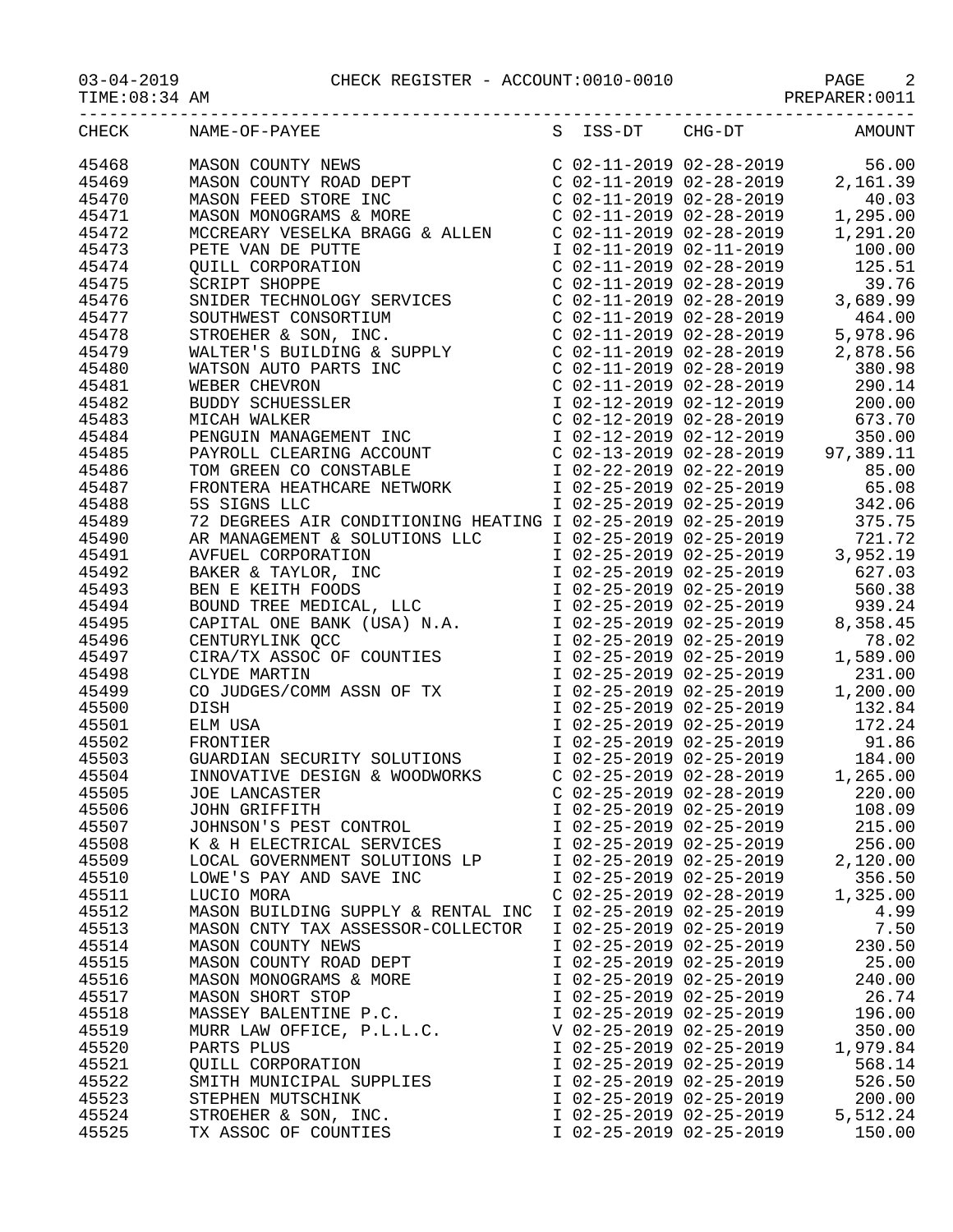| CHECK | NAME-OF-PAYEE                      | S ISS-DT<br>CHG-DT        | AMOUNT     |
|-------|------------------------------------|---------------------------|------------|
| 45526 | TX COLORADO RIVER FLOODPLAIN COALI | I 02-25-2019 02-25-2019   | 250.00     |
| 45527 | TX STATE UNIVERSITY/SAN MARCOS     | I 02-25-2019 02-25-2019   | 150.00     |
| 45528 | <b>USOXO</b>                       | I 02-25-2019 02-25-2019   | 308.80     |
| 45529 | XEROX CORPORATION                  | I 02-25-2019 02-25-2019   | 352.32     |
| 45530 | ZESCH & PICKETT                    | I 02-25-2019 02-25-2019   | 350.00     |
| 45531 | PAYROLL CLEARING ACCOUNT           | $C$ 02-26-2019 02-28-2019 | 123,504.40 |
|       |                                    |                           |            |